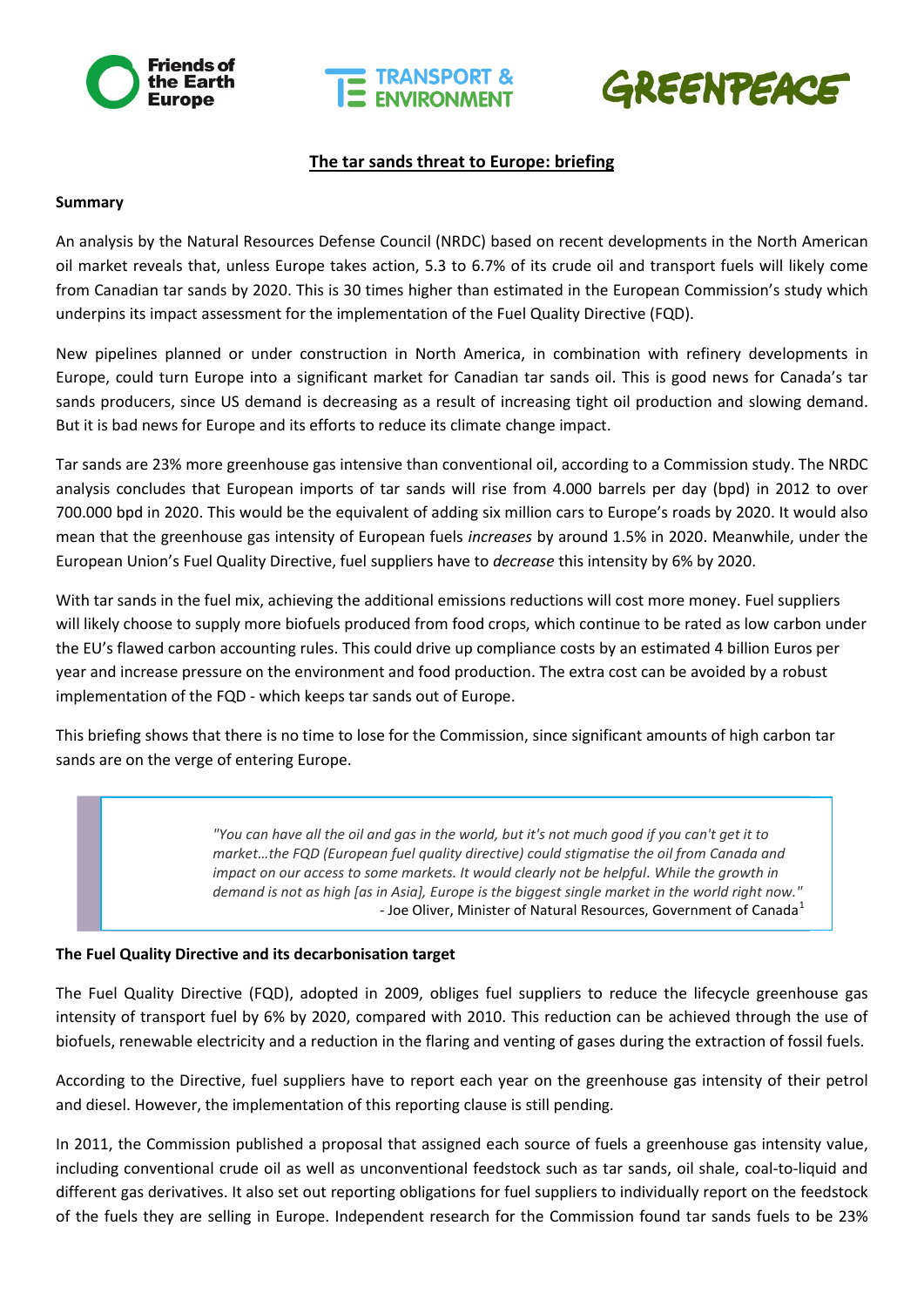more greenhouse gas intensive than fuels made of conventional oil, $^1$  but less carbon intensive than oil shale or coalto-liquid (see figure 1). These values complement those for direct emissions from biofuels that have already been established in the law.

Figure 1: Carbon intensity values for different transport fuels



This proposal was voted in a Member State committee in February 2012. However, the vote ended without a decision. Following requests by some Member States, the Commission conducted a regulatory impact assessment analysing various policy options. The Commission found that, without further action, tar sands from Canada could make up 0.2% of the Europe's transport fuel consumption in supply in 2020, with an additional 2.8% coming from Venezuela.<sup>2</sup>

# **Tar sands imports make the FQD 6% reduction target more costly to reach**

The EU currently consumes almost no transport fuels from unconventional sources, and has set in place mandatory climate and clean energy targets. The ICF research for the Commission suggests that the EU would only become a small market for unconventional, high carbon fuels<sup>3</sup>, although these fuels would still lead to an increase in the greenhouse gas intensity of EU transport fuels. However, new research by the NRDC shows that, due to recent changes on the North American oil market, the amount of tar sands from Canada could be significantly higher. Taking the International Energy Agency (IEA) estimates for oil consumption in Europe as a basis, oil from Canadian tar sands could reach up to 6.7% of the EU transport fuels consumption in 2020, which would **increase the greenhouse gas intensity of European transport fuels by around 1.5%. 4 This represents a quarter of the 6% reduction target and is equivalent to adding around 6 million cars on European roads by 2020<sup>5</sup>** .

<sup>2</sup> <http://www.transportenvironment.org/sites/te/files/publications/15.04.13%20Revised%202020%20baseline-1.pdf>

 1 [https://circabc.europa.eu/d/d/workspace/SpacesStore/db806977-6418-44db-a464-20267139b34d/Brandt\\_Oil\\_Sands\\_GHGs\\_Final.pdf](https://circabc.europa.eu/d/d/workspace/SpacesStore/db806977-6418-44db-a464-20267139b34d/Brandt_Oil_Sands_GHGs_Final.pdf)

 $^3$  All unconventional fuels (tar sands, coal-to-liquid, gas-to-liquid and oil shale) would represent 4.1% share of European transport fuel consumption in 2020.

 $^4$  6.7% (share) \* 23% (extra GHG intensity) = 1.5%. Note this excludes tar sands imports from Venezuela and all other unconventional oil that will also be imported to the EU.

 $5$  1.5% of around 900MT of CO2 under the FQD is 13MT of CO2. In 2020, the well-to-wheel emissions from a car will be around 2.2t CO2/yr (±13,000 km/y, ±150 gCO2/km real-world fleet average, ±15% well to tank emissions).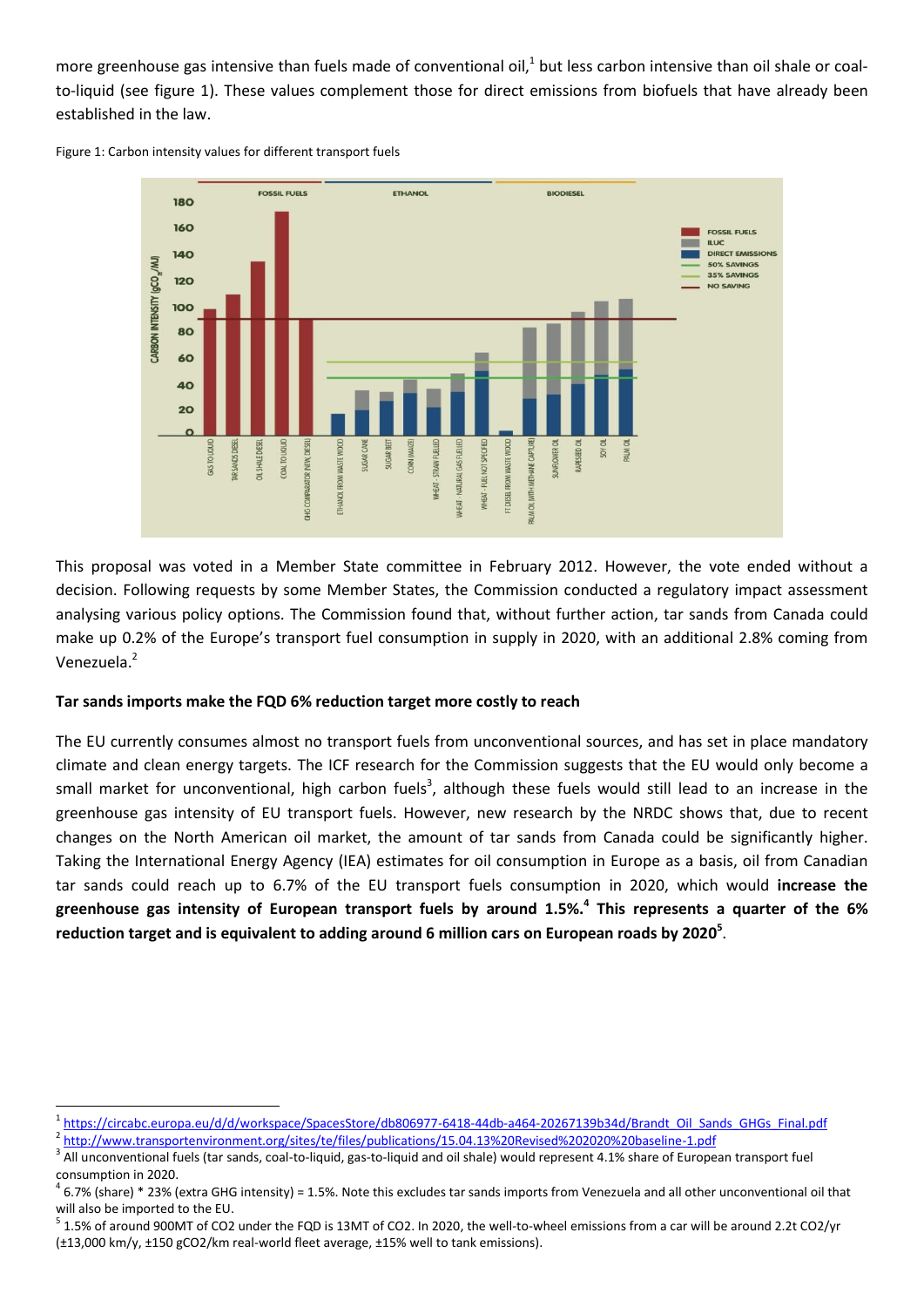

Table 1: The difference between Commission and NRDC estimates for unconventional oil supply to the EU in 2020<sup>6</sup>

| Study                         | Tar sands      | <b>Tar sands Canada</b> | <b>Other unconventional</b> |
|-------------------------------|----------------|-------------------------|-----------------------------|
|                               | Venezuela      |                         | oil (CTL, GTL, oil shale)   |
| <b>Commission study (ICF)</b> | 2.8%           | $0.2\%$                 | 1.1%                        |
| <b>NRDC study</b>             | Not calculated | $5.3 - 6.7%$            | Not calculated              |

The extra emissions from an increased use of tar sands fuels in Europe makes the FQD targets much more difficult to achieve. Europe has two options to deal with this.

The first is to prevent these extra emissions from happening in the first place by making each fuel supplier report on their tar sands fuels, thereby discouraging their imports. This can only be done if tar sands fuels are correctly labelled for their higher carbon intensity, and companies held accountable individually.

The second option is for fuel suppliers to reduce the additional emissions by blending in more biofuels. This is because under EU rules, the carbon emissions of biofuels continue to be underestimated, despite scientific evidence that their full carbon footprint can even be higher than that of fuels produced from crude oil.<sup>7</sup> Fuel suppliers would choose this option if the directive differentiates between conventional and tar sands oil but does not oblige each company individually to report its emissions.

We made an indicative calculation of the additional compliance costs: achieving an additional 1.5% reduction in greenhouse gas (GHG) intensity could be done by supplying an extra 3% biofuels that deliver approximately 50% GHG savings compared to conventional fuels. Today's biofuels volume (around 5%) costs Europe 6-8 billion EUR/year<sup>8</sup>. Supplying 3% more biofuels would therefore cost an extra 3.6-4.8 billion EUR, and probably more since most of today's biofuels do not achieve 50% lower carbon emissions if emissions from indirect land-use change are taken into account. This means that the cost of meeting the higher FQD target with biofuels alone would increase by around 4 billion EUR a year, whilst also increasing environmental pressures. This cost would ultimately be borne by European drivers and taxpayers.

**.** 

 $<sup>6</sup>$  As the Commission did not include 2030 figures, the comparison focuses on 2020.</sup>

<sup>&</sup>lt;sup>7</sup> <http://www.transportenvironment.org/what-we-do/what-science-says-0>

 $^8$  The IEA estimates that the EU subsidised biofuels at 8 billion EUR/year in 2011

[<sup>\(</sup>http://www.worldenergyoutlook.org/media/weowebsite/2012/WEO2012\\_Renewables.pdf\)](http://www.worldenergyoutlook.org/media/weowebsite/2012/WEO2012_Renewables.pdf). The International Institute for Sustainable Development assumed that the annual subsidy in 2011 was 6 billion/year [\(http://www.transportenvironment.org/publications/uneven](http://www.transportenvironment.org/publications/uneven-returns-economics-eu-biofuels-policy)[returns-economics-eu-biofuels-policy\)](http://www.transportenvironment.org/publications/uneven-returns-economics-eu-biofuels-policy). In 2011, the EU consumed around 4.7% biofuels.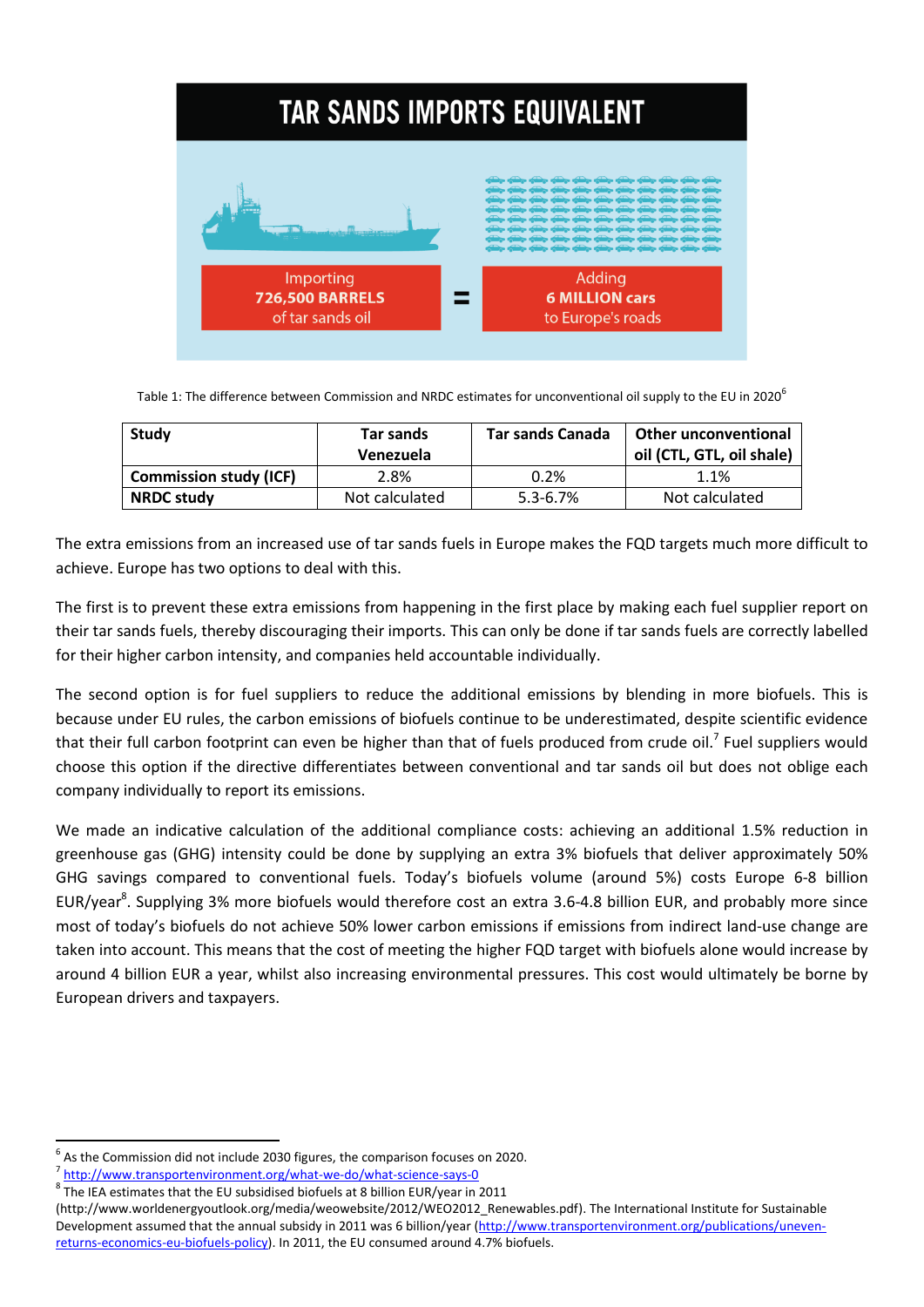## **Rapidly changing oil market leads to increasing imports of heavy crude oil to Europe**

Carried out in early 2013, the impact assessment study for the European Commission did not anticipate some of the recent changes in the North American oil market, and therefore assumed a very limited role for Canadian tar sands to enter Europe. One of the main assumptions has been infrastructure constraints for tar sands crude to reach tidewater ports and a limited capacity by European refiners to process tar sands oil. Yet recent developments have changed the outlook. For example, TransCanada's current Energy East tar sands pipeline could bring 1.1 million bpd from Alberta to eastern Canadian ports. It has Europe as one of the main intended destinations for the crude oil. Moreover, market dynamics in the US Gulf Coast region will likely facilitate higher volumes of diesel exports than projected. The US is already a competitive diesel exporter to Europe and is set to export even more. Due to further pipelines projects, crude arriving at the US Gulf coast will include a higher share of Canadian tar sands oil in the future.

Crude oil markets in North America are rapidly changing. The growth of US shale oil (or tight oil) production combined with slowing demand for oil due to efficiency standards for vehicles and export restrictions on crude oil<sup>9</sup> have led to a glut of supply. This means that Canadian tar sands oil, which has been exported only to the US so far<sup>10</sup>, needs to find new markets. The EU is an attractive market that is geographically close, import dependent and in need of large amounts of diesel.<sup>11</sup> Gaining access to new markets is especially important for the tar sands industry, because it plans to increase its production from 1.4 million bpd in 2012 to 5.8 million bpd by 2030.

Currently, the ability to expand is constrained by the lack of pipeline capacity and could be further limited by clean fuel standards such as the FQD.

#### **There are two major pathways for tar sands fuels to come to Europe**

Figure 2: Main pathways for Canadian tar sands oil to reach Europe

**.** 



<sup>&</sup>lt;sup>9</sup> <http://insideclimatenews.org/news/20140106/2014-export-american-oil-contentious-industry-goal-after-4-decade-federal-ban?page=2> 10 In 2012 US imported 1.65 million bpd of Canadian crude (Oil change International, 2013).

<sup>&</sup>lt;sup>11</sup> Around 60% of the fuel used in the road transport sector in the EU is diesel. This share will go up to 80% in 2030, unless lower taxes on diesel fuels change. This is currently being revised with the energy tax directive, but appears difficult to change, as Member States have to agree with unanimity to any revision.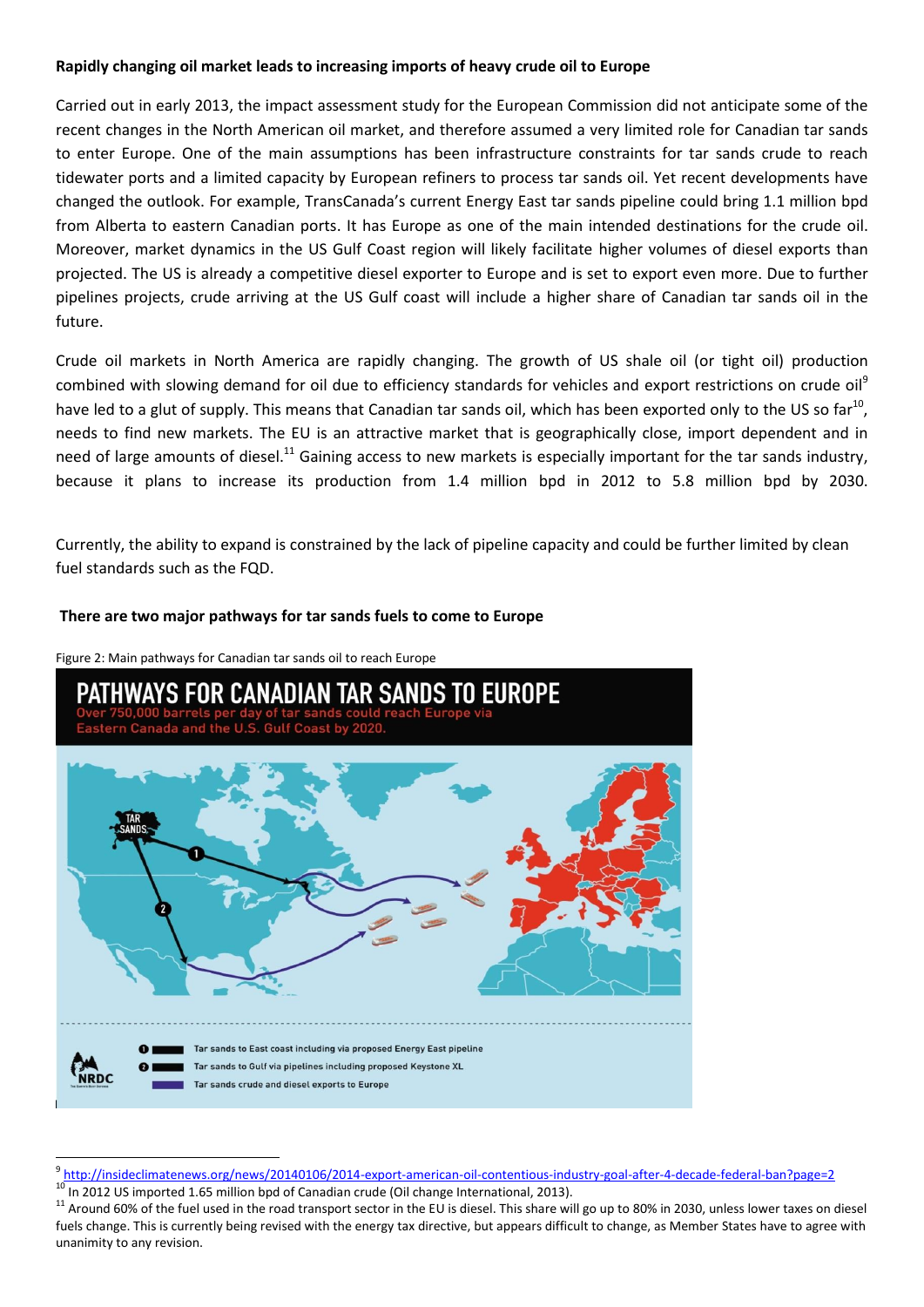# **1. Energy East pathway from Alberta to the East of Canada – mostly crude oil exports**

This pipeline, recently proposed by TransCanada, would link tar sands production in Alberta with the ports on the Canadian East Coast. It would be able to transport 1.1 million bpd of tar sands crudes. It is clear that the Energy East pipeline project is an export pipeline and oil company executives have mentioned Europe (and in particular Spain) as a priority destination. The oil exported would be crudes, either heavy diluted bitumen or light synthetic crude oil (SCO). A number of refineries in Spain can process heavy crudes, including diluted bitumen.<sup>12</sup> In addition, the Spanish oil company Repsol has existing ties with TransCanada's key partner Irving oil.

# **2. US Gulf Coast pathway from Alberta to the East of the US – mostly diesel exports**

Gulf Coast refineries export increasing amounts of diesel to Europe, with volumes going up from 66.000 bpd in 2008 to 335.000 bpd in 2012. In addition, many refineries have already modified their operations to increase the diesel production and the yield of diesel from heavy oil, such as tar sands. Increasing pipeline capacity from Alberta to the Gulf Coast has been a top priority for the tar sands industry. Several pipelines have been proposed, are being reversed or built in order to increase the capacity. The most notable one is Keystone XL, which could add another 830.000 bpd of capacity from tar sands to the Gulf Coast adding to 110.000 bpd currently received. This means that the volume of tar sands processed in Gulf refineries could grow to nearly 24% of all crude by 2020.

Table 2: Potential volumes of tar sands derived oil reaching Europe through major routes in 2020 and 2030

|      | <b>Potential exports of</b><br>tar sands derived<br>crude from Eastern<br><b>Canada if Energy East</b><br>goes ahead (bpd) | <b>Tar sands derived</b><br>diesel exports from<br>the U.S. Gulf (bpd) | <b>TOTAL (bpd)</b>  |
|------|----------------------------------------------------------------------------------------------------------------------------|------------------------------------------------------------------------|---------------------|
| 2012 | $\Omega$                                                                                                                   | 4,000                                                                  | 4,000               |
| 2020 | $454,000 - 606,000$                                                                                                        | 120,500                                                                | $574,500 - 726,500$ |
| 2030 | $371,000 - 494,000$                                                                                                        | 148,125                                                                | $519,125 - 642,125$ |

# **TAR SANDS TO EUROPE** iaaaaaa<br>iaaaaaa<br>iaaa **BEEBEE BUDDUDU** 1989989 aaaaaaaa<br>aaaaaaaa 1989988 aaaaaaaa<br>aaaaaaa 8888886 iaaaaaaa<br>iaaaaaa  $\boxplus$ 8888888 2012 2020 00 barrels

In addition to these two major pathways, there are other routes that could lead to more tar sands exports to Europe but are excluded from the calculations. These are:

#### **Other US pathways**

It is likely that the volume of Canadian tar sands crude, if the Keystone XL pipeline gets built, will exceed capacity of US refineries at the Gulf Coast, which could lead to crude exports from there.<sup>13</sup> In addition, some tar sands crude will be transported by train from North Dakota to New Jersey and could be exported to Europe via a Bahamas terminal.

#### - **Tar sands crude imports from Venezuela**

According to the ICF study, Europe would get up to 2.8% of its transport fuel from Venezuelan tar sands in 2020.<sup>14</sup> The Spanish company Repsol recently announced a 4 billion USD investment in the Venezuelan

<sup>14</sup> These refineries are in are the Repsol refinery in Cartagena, the Repsol/Petronor refinery in Somorrostro (near Bilbao), and the BP refinery in Castellon. Foster Wheeler, "SYDEC Delayed Coking: Maximize profit from the bottom of the barrel," (undated), [www.digitalrefining.com/data/printed\\_adverts/file/Delayed\\_Coking.pdf](http://www.digitalrefining.com/data/printed_adverts/file/Delayed_Coking.pdf)*.*

<sup>&</sup>lt;sup>13</sup> The US has restrictions for exports of US crude oil in place. However, these restrictions would not apply to Canadian crude oil shipped from US export terminals.

<sup>14</sup> ICF expects Venezuela to export 169 PJ of crude to Europe in 2020. At 6.1 gigajoules a barrel, this converts to approximately 80,000 bpd. ICF International, "Impact Analysis of Options for Implementing Article 7a of Directive 98/70/EC – Revised 2020 baseline fuel mix and costs," Slide 33.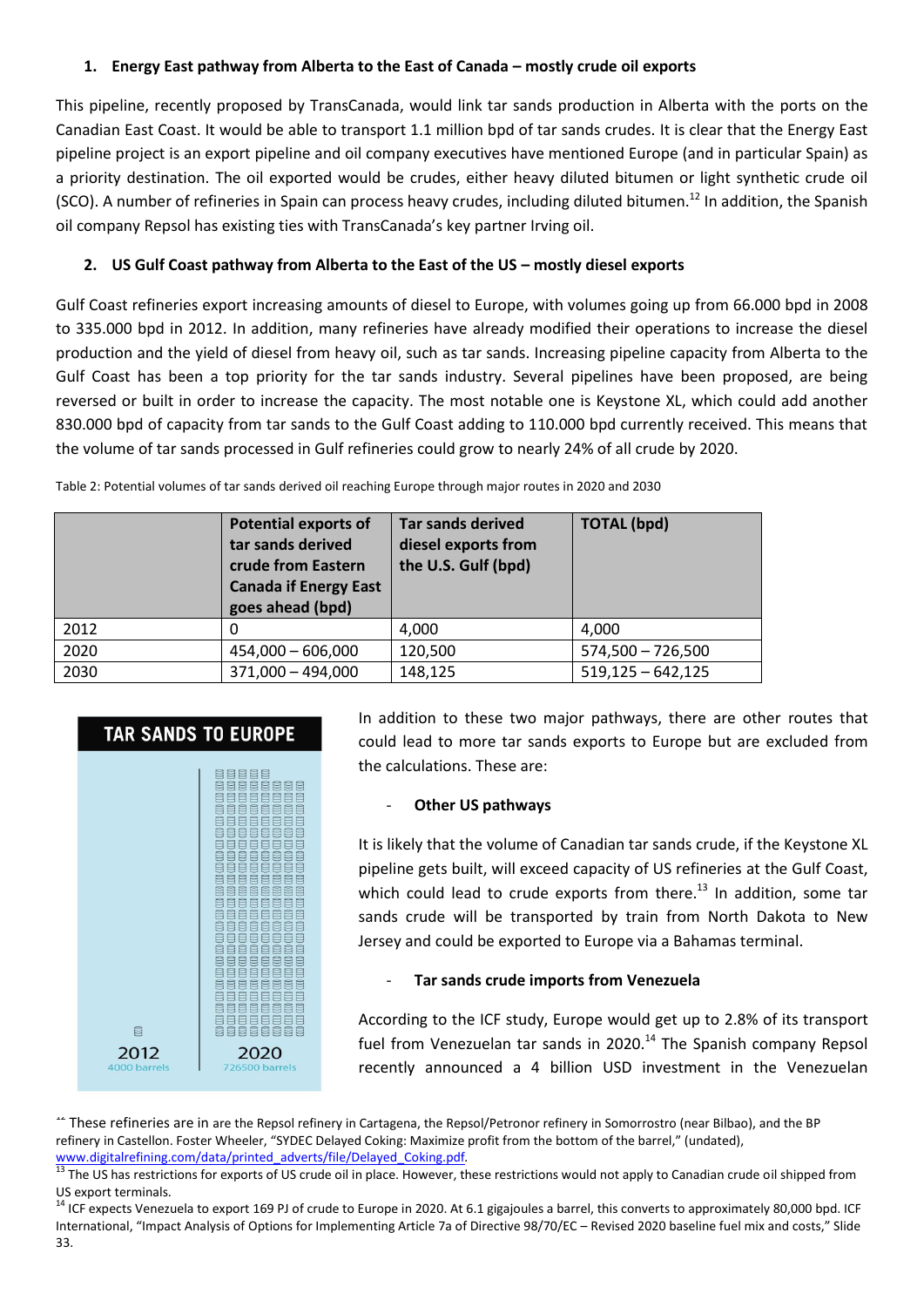Orinoco belt, which holds the largest accumulation of heavy and extra-heavy crude (tar sands) in the world. This coincides with Repsol's plans to upgrade refineries in Spain (see below).

## - **Indian tar sands derived diesel**

India is a major exporter of diesel to Europe and will likely remain so in the short to medium term. Indian refineries are able to process heavy crudes and have expressed interest in using tar sands as a feedstock. If constructed, India could receive tar sands crude via Energy East and other pipelines.

> All pipelines that have been proposed and are discussed in this report are subject to substantial public opposition in Canada and in the US. Keystone XL is the prime example of such a pipeline - it has been delayed for 5 years due to significant public opposition and has to be approved by President Obama himself. The development of pipeline projects will be one of the main factors in determining how much tar sands derived oil could reach Europe in 2020.

## **Capability of European refineries to accept tar sands crudes**

While there are no technical challenges with importing diesel produced from tar sands to Europe, tar sands crudes are very heavy and need additional refining. So far it was assumed that the capacity of EU refineries to process these crudes was limited. However, new research shows that up to 700,000 bpd of European refining capacity could be used to refine tar sands crude (diluted bitumen) by 2020.<sup>15</sup> According to the IEA, European refineries are investing in additional capacity to refine heavy crude, which is expected to increase by 70% between 2008 and 2018. Many refineries, such as Repsol's Cartagena and Bilbao refineries, are already configured to maximise the input of heavy crudes. These refineries can take either Venezuelan or Canadian tar sands oil and the capacity is sufficient to absorb all the crude that would come via the Energy East pipeline. By 2030 the refining capacity could grow to up to 1.4 million bpd.

# **Conclusion and policy recommendations**

The growth of Canada's tar sands industry in the coming decades depends crucially on the market access. Building new pipelines and getting access to premium markets, such as Europe, will have a major impact on investments in tar sands projects and on global GHG emissions related to the expansion of high carbon unconventional oil.

The IEA's 2012 *World Energy Outlook* states that "no more than one third of proven reserves of fossil fuels can be consumed prior to 2050 if the world is to achieve the 2 degree C goal."<sup>16</sup> This means that the vast majority of unconventional, high carbon oil has to stay in the ground.

The Fuel Quality Directive is one of the key instruments to reduce future demand for tar sands and drive the fuel market in a cleaner direction. Studies have shown that a proper implementation of the directive would lead to global GHG emissions reductions of 19 million tonnes per year.<sup>17</sup> The FQD could be a game-changer for the future of the tar sands industry.

In order to achieve the climate targets already agreed by the European institutions, NGOs call on the European Commission to immediately submit a proposal for carbon reporting under the Fuel Quality Directive, which includes at least the following elements:

1

<sup>&</sup>lt;sup>15</sup> The capacity of European refineries is 17.2 million bpd. Current heavy crude capacity is 2.2 million bpd, of which 700.000 bpd can be used to refine diluted bitumen (which is even heavier crude).

<sup>&</sup>lt;sup>16</sup> IEA "World Energy Outlook 2012"

<sup>17</sup> <http://www.transportenvironment.org/publications/environmental-and-economic-impacts-fqd-implementation>